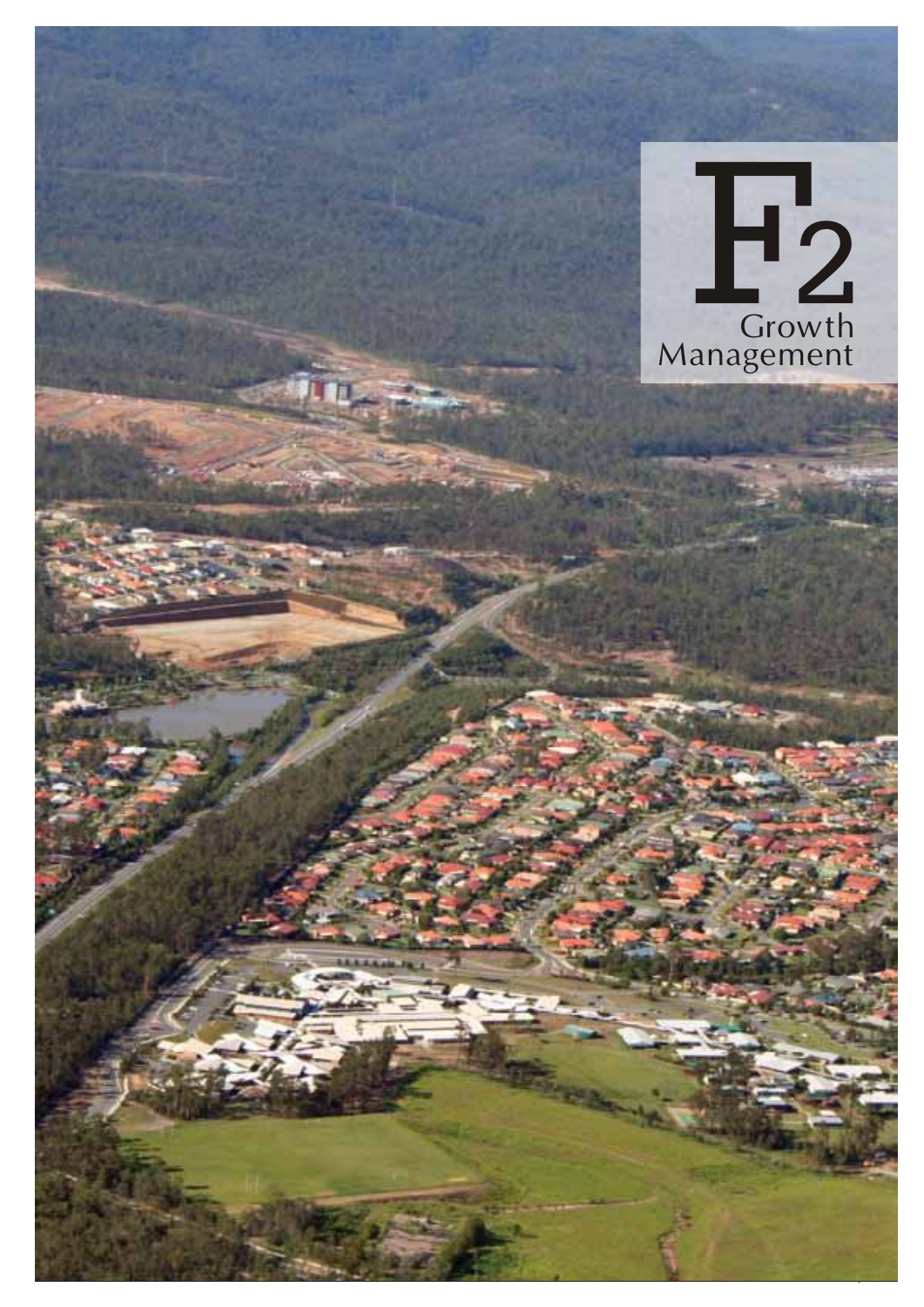**The ever-increasing numbers of new residents coming to reside in Ipswich are accommodated within a network of distinct communities. Each community has their own sense of character and role to play within the broader city context.**

# **2.1 Theme - Growth Management**

The 'South East Queensland Regional Plan' identifies Ipswich and the Western Corridor as one of the key urban growth fronts for South East Queensland. The expectation is that the Ipswich population will grow from the current 135 000 to approximately 320 000 by the year 2026. This equates to the population more than doubling in the space of 20 years. This is a significant growth challenge for the City to manage.

Ipswich City Council has in place a 20 year land use framework which was prepared in association with the current planning scheme. The Regional Plan has responded to the strategic details contained in the Scheme gazetted in April 2004. Figure 1 outlines the land

use framework presented in the current planning scheme.

The City of Ipswich currently has a wide variety of land uses including a large portion of rural landscapes interspersed with rural townships such as Marburg, Harrisville and Rosewood; extensive areas containing heritage homes surrounding the Ipswich CBD; new housing developments such

**"With established infrastructure, universities, private and public hospitals and schools, established CBD, major shopping centres, transport facilities including electric passenger railway and strong population base, Ipswich located within 30km of the State's capital is guaranteed a bright future in all categories of real estate commercial, retail, industrial and residential."**

> **David Kernke,** DTZ Australia

as Springfield Lakes and Brookwater in the eastern suburbs; industrial parks and enterprise precincts; and large lot residential areas such as Karalee. This collection of centres and distinct communities enhances the character of Ipswich as a subregion of South East Queensland.

Ipswich's distinguished past is illustrated in its architectural, cultural and natural heritage. Many historic homes and buildings have been conserved, with more than 7 000 heritage sites protected within the City. Ipswich's charming townships to the west, including Marburg, Harrisville, Grandchester and Rosewood, each have their own historical significance and maintain their heritage character in sturdy timber churches, halls, schools and houses.

The growth will present a range of housing classes from low to higher density, large or small lot, attached or detached housing. This variety and choice is likely to continue as builders, designers and householders respond to changing demographic patterns, financial conditions, increasing pressure on water, energy and waste demands, and life cycle and household type changes. There will also be interest for higher density housing, particularly focusing on Transit Oriented Development (TODs) around major transport hubs at Ipswich CBD, Springfield, Redbank, Booval and Goodna and later on at Ripley, Walloon and Rosewood.

**"The best characteristic Ipswich has is the small town community feeling that sits simultaneously within a city environment and all the conveniences and services that offers"**

> **Amy Stannard,** Editor Loop Magazine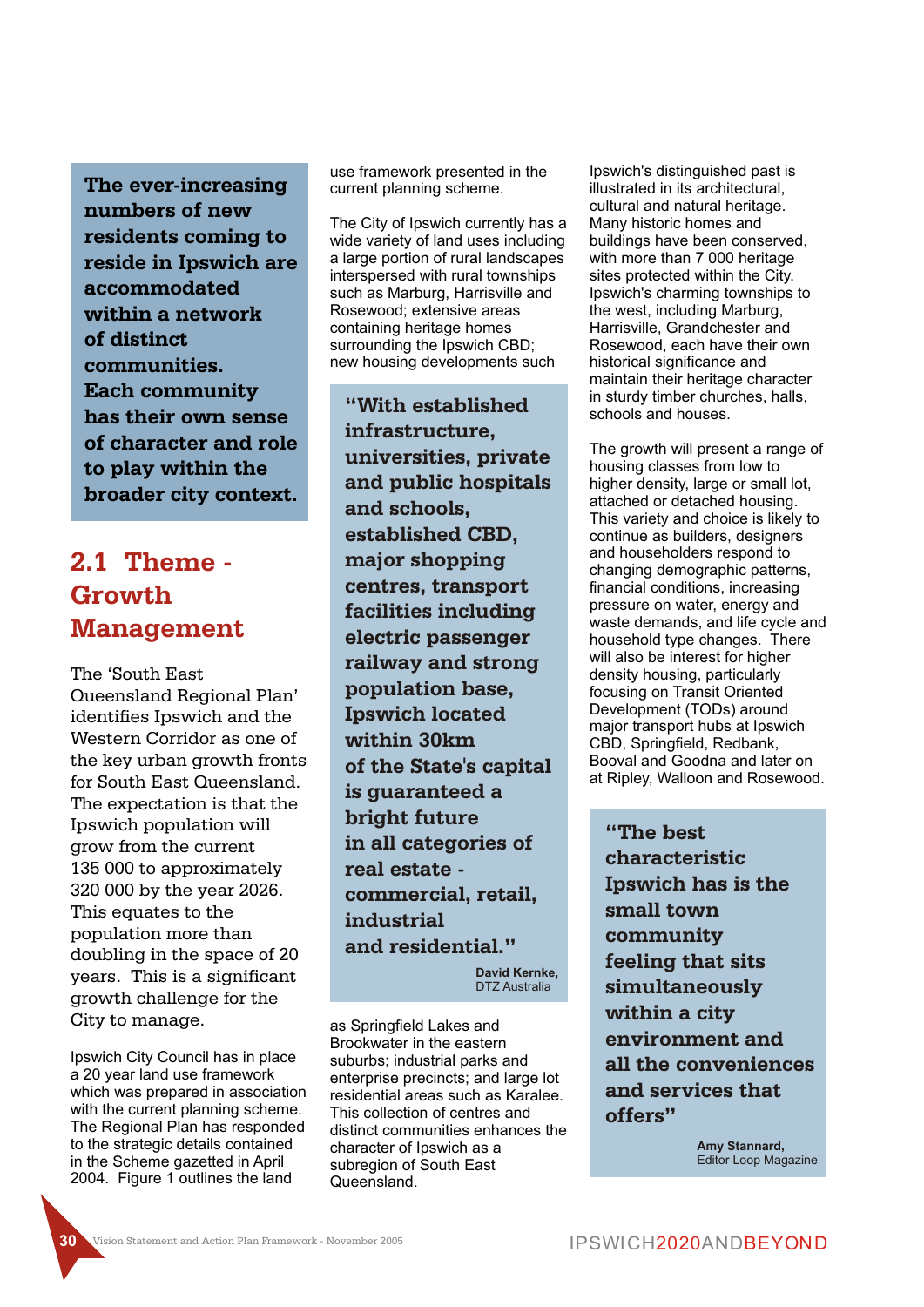The CBD remains the civic, commercial and traditional heart of the City and both the Riverheart and Riverlink projects are set to invigorate the retail and entertainment functions. Retail activities in the CBD have suffered in the past due to a number of factors including the evolution and development of car oriented shopping centres both within the city frame and adjacent areas such as Indooroopilly, and a community preference to shop in this environment because of the lack of viable and interesting alternatives. Recent trends such as inner city revitalisation, new retail and service opportunities present a strong platform for the

development of traditional centres such as the Ipswich CBD. The designation of the Ipswich CBD as a Major Activity Centre under the SEQ Regional Plan is an acknowledgement of the role the CBD will take in the future.

The Springfield Activity Centre is set to become a major hub for the City's eastern suburbs and the Ripley Valley town centre set to become the City's third major centre over the next 20 years. These factors, and others, make it necessary to define the role and purpose of the CBD and focus on it as a place for people to meet, socialise and experience the culture of Ipswich and for

strategies to be developed for all centres as part of a focussed centres programme.

The current Ipswich Planning Scheme gazetted 1 April 2004, has set in place an urban footprint which has been acknowledged and recognised in the SEQ Regional Plan.



The current Ipswich Planning, Scheme gazetted 1 April 2004, has set in place an urban footprint which has been acknowledged and recognised in the SEQ Regional Plan.

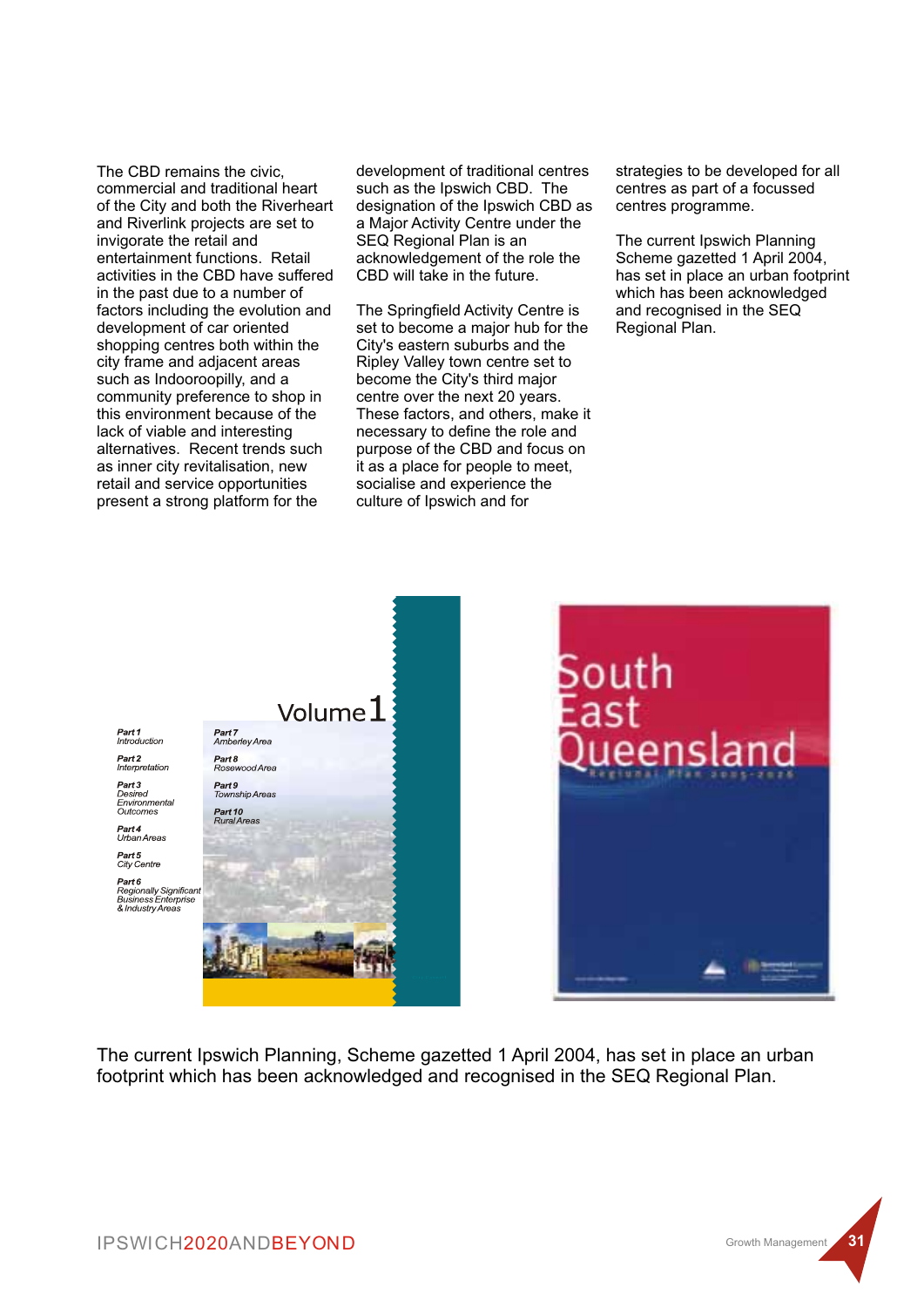**2.2 Summary of Goals and Strategies - Growth Management**

### **GM Goal 1 - Sustainable Land Use**

The City of Ipswich has been developed in a manner which has seen an efficient and sustainable use of available land and other resources.

#### **Strategy GM 1.1**

Appropriate Land Use: Ensure land is used and developed in the most appropriate manner consistent with the needs of a changing community.

- $\triangleright$  Implement and regularly review the Ipswich Planning Scheme.
- Ø Prepare and implement Local Growth Management Strategies and Structure Planning Frameworks.
- $\triangleright$  Address the population growth pressures in Council policies and programs.
- Ø Provide opportunities for residents participate in land use planning processes.
- $\triangleright$  Implement the principles and policies outlined in the SEQ Regional Plan.
- $\triangleright$  Monitor the impacts of population growth on demand for services.
- $\triangleright$  Facilitate opportunities for Health Impact Assessments in land use planning.
- Ø Encourage large-scale master planned communities in urban growth areas.
- $\triangleright$  Identify and implement buffering requirements to minimise land use conflicts between residential and other uses.

#### **Strategy GM 1.2**

Encourage Innovative Infill Development and Redevelopment: Identify opportunities for infill development and redevelopment, particularly around Ipswich CBD, which reflect the evolution of the local community and will contribute to a vibrant future.

- $\triangleright$  Identify opportunities for redevelopment or infill development in Ipswich.
- $\triangleright$  Identify opportunities for redevelopment in the Ipswich CBD.

# **GM Goal 2 - A Network of Centres and Unique Communities**

The City of Ipswich is a network of distinct urban and rural communities, each with their own character and vibrant centre that serves as the primary meeting place for residents and provides for general community needs.

#### **Strategy GM 2.1**

Placemaking: New development in existing and emerging areas is developed in a manner that reflects the key values of residents and respects the setting within which the community is placed.

- $\triangleright$  Prepare a community profile and social atlas.
- $\triangleright$  Establish tools to communicate the evolution of communities to newcomers.
- Ø Undertake Social Impact Assessment for large urban developments.

#### **Strategy GM 2.2**

Centres to Serve Community Needs: Communities have a central hub whereby they can conduct the activities of recreation, socialising, shopping, and accessing community services in an attractive, vibrant and safe environment.

- Ø Prepare and implement a Centres Improvement Program.
- Ø Prepare and implement Centres Concept Plans for major developments.
- $\triangleright$  Undertake extensive consultation with all stakeholders in the redevelopment and improvement of centres.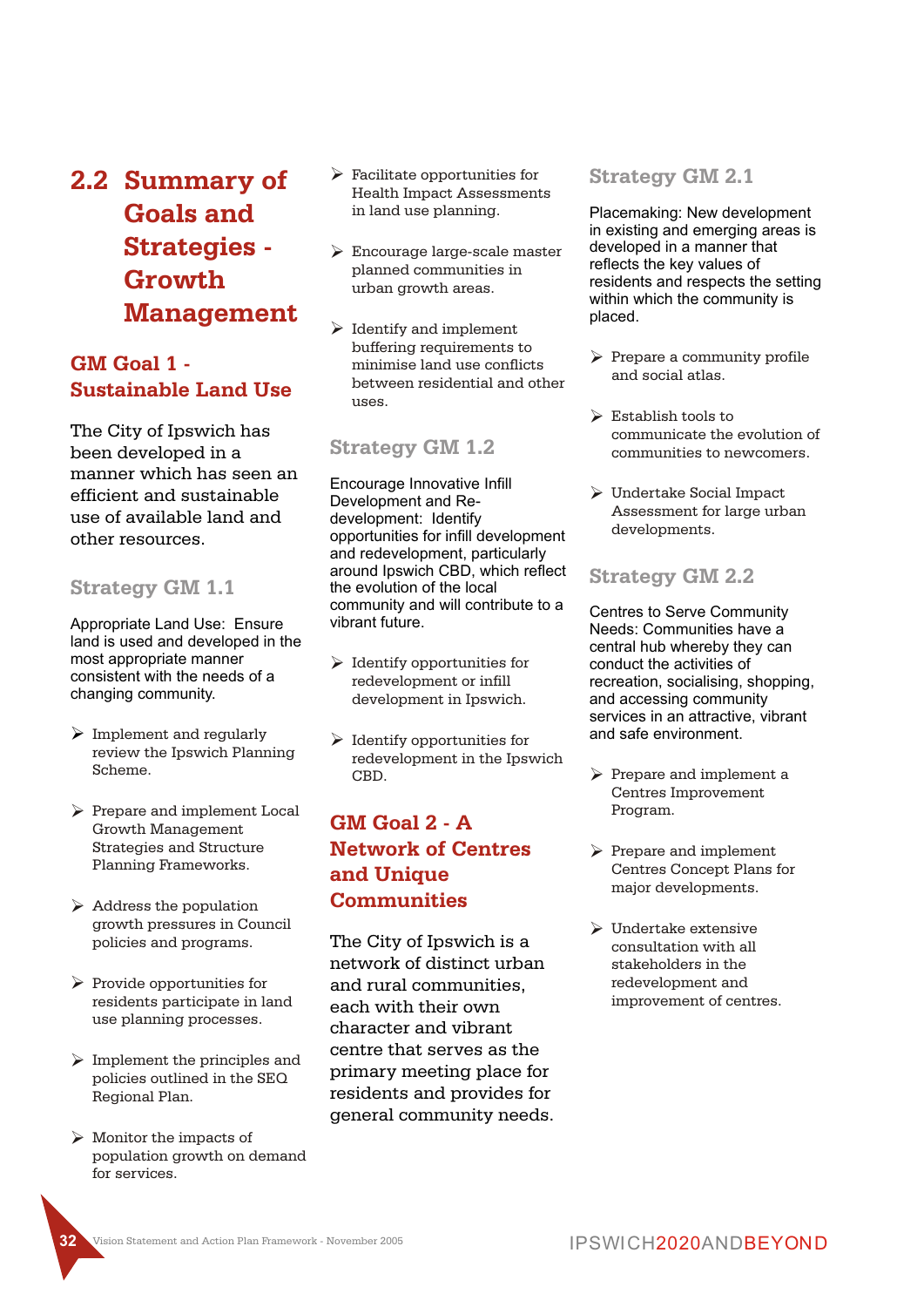#### **Strategy GM 2.3**

Rural Townships: Protect and enhance the character of rural townships throughout the City of Ipswich such as Rosewood, Marburg, Peak Crossing and Harrisville.

- $\triangleright$  Continue to implement the Ipswich Planning Scheme to protect the character of rural townships.
- Ø Conduct consultation to determine and reaffirm the character of rural townships.
- $\triangleright$  Encourage local townships to determine their own Vision for the future.

### **Strategy GM 2.4**

Open Space Network: Provide a functional open space and recreational network that provides equitable access to a range of recreation and leisure opportunities.

- $\triangleright$  Implement open space protection measures through a Local Growth Management Plan.
- $\triangleright$  Continue to apply and review open space provision standards and requirements.
- $\triangleright$  Provide an open space network that is adaptable to future recreation needs.

# **GM Goal 3 -Ipswich CBD - The Civic Heart**

The Ipswich CBD is the cultural, economic and civic heart of the western subregion and showcases the unique qualities of the

#### Ipswich community for both residents and visitors to enjoy.

### **Strategy GM 3.1**

Ipswich CBD Planned and Designed: Prepare and implement a master planning framework for the Ipswich CBD to deliver on the Ipswich Central 2020 Vision, to revitalise it as a Regional Activity Centre.

- Ø Develop and implement an Ipswich CBD Revitalisation Program.
- $\triangleright$  Develop and implement a CBD Streetscape and Civic Spaces Improvement Program.
- $\triangleright$  Facilitate mixed use development, reuse of heritage buildings and increased urban density in the Ipswich CBD.
- $\triangleright$  Promote the Ipswich CBD as a location for establishing restaurants, cafes, cultural activities, community services etc.
- $\triangleright$  Encourage development that focuses on improving access to the Bremer River.

### **Strategy GM 3.2**

A CBD with Purpose: Establish the Ipswich CBD as the cultural, economic and civic heart for local residents and visitors to the Western Corridor of South East Queensland.

 $\triangleright$  Create a Cultural Precinct in the CBD and a series of other complementary spaces and linkages.

- $\triangleright$  Establish a major Cultural and Entertainment Centre in the  $CRD$
- $\triangleright$  Facilitate the development of a Medical Services Precinct around the Ipswich Hospital.
- $\triangleright$  Facilitate the development of a Legal Services Precinct around the Court House.

# **GM Goal 4 -Range of Lifestyle Needs Addressed**

A range of lifestyles are catered for in Ipswich with a diverse range of housing densities, styles and types throughout the City.

#### **Strategy GM 4.1**

Design Reflects Community Values: The design of the built form should reflect and respect the local character of the community, particularly cultural heritage and its setting.

- $\triangleright$  Develop a mechanism for the preparation and implementation of local area development frameworks.
- $\triangleright$  Review and continue to implement heritage character provisions in the Planning Scheme.
- $\triangleright$  Continue to provide Heritage Advisor services.

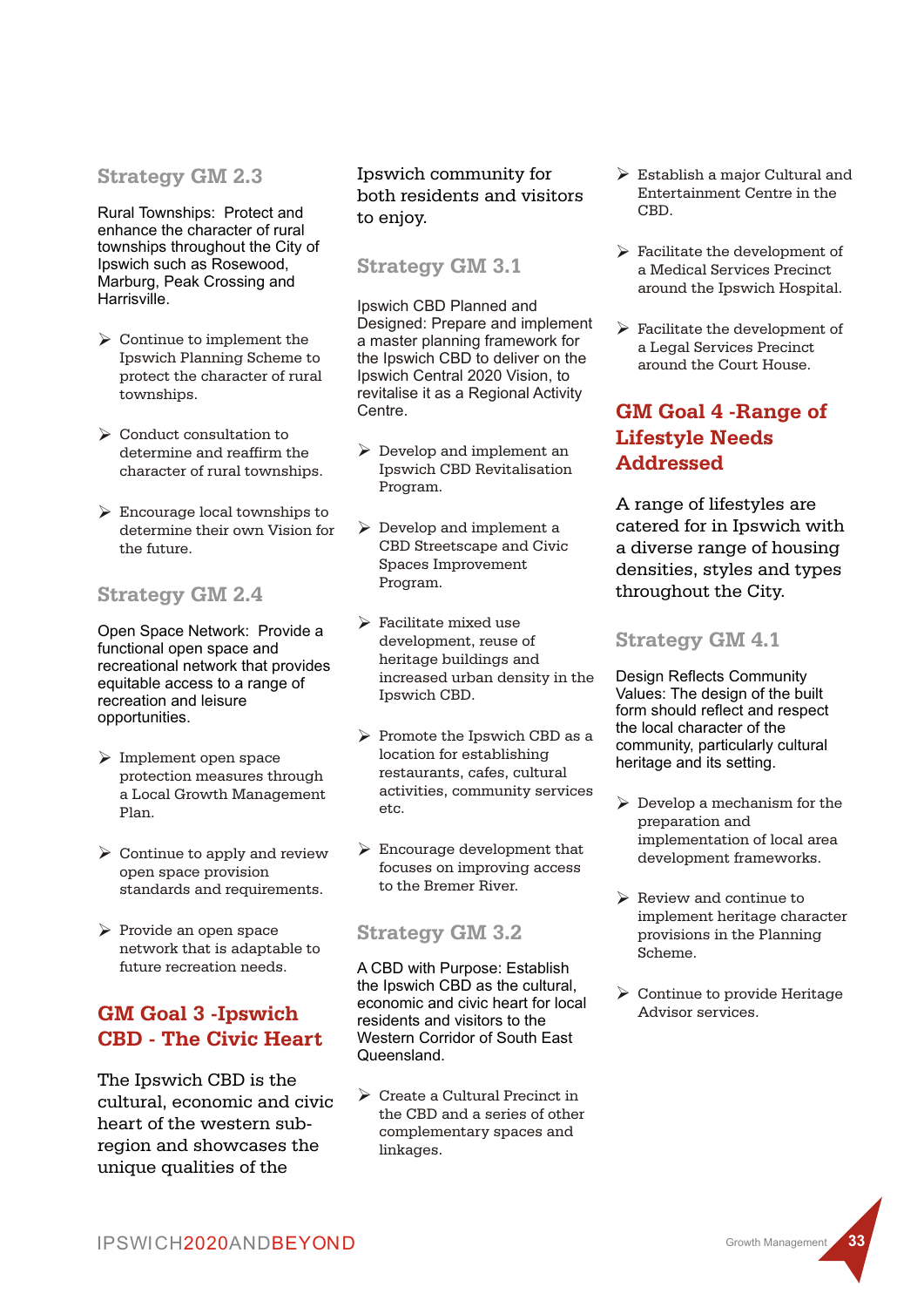#### **Strategy GM 4.2**

Housing for All Needs: A range of housing types are provided for a range of household needs such as student accommodation, families, low income families, senior citizens, and rural lifestyles.

- $\triangleright$  Undertake a Housing Needs Analysis.
- Ø Prepare an Affordable Housing Strategy.
- $\blacktriangleright$  Facilitate programs that enable the elderly to continue to reside in their local area.

#### **Strategy GM 4.3**

Diversity in Densities: Provide a range of housing densities across the City. Higher densities to be focused in locations that are well serviced and supported by a range of transport options while respecting the local character of the area.

- $\triangleright$  Implement provisions to facilitate Transit Oriented Development in the CBD and other growth areas in accordance with the Regional Plan.
- $\triangleright$  Protect viewsheds to major landscape characteristics in accommodating increased densities.
- $\triangleright$  Facilitate protection of local amenity issues in residential developments i.e. avoid light and noise pollution.
- $\triangleright$  Develop guidelines to enable the provision of open space and recreation for differing densities.

 $\triangleright$  Facilitate public private partnerships to focus on devising innovative urban development.

## **GM Goal 5 - Sustainable Development Embraced**

The City of Ipswich is a leader in sustainable development in terms of the activities of residents, the application of new environmentally responsible technology, the provision of infrastructure and the design of the built form.

#### **Strategy GM 5.1**

Sustainable Buildings: Implement ESD and climate responsive design principles in the design and construction of new buildings.

- Ø Promote achievements of builders and developers to incorporate ESD principles in developments.
- $\triangleright$  Encourage development that reflects the character of Ipswich and local climate conditions.
- $\triangleright$  Foster public private partnerships to develop ESD/climate responsive housing design.
- $\triangleright$  Devise environmental performance specifications for climate responsive building design.
- $\triangleright$  Implement a Sustainable Development Adviser service.
- $\triangleright$  Promote monitoring programs for households to measure energy use, water consumption, waste production etc.
- $\triangleright$  Undertake energy audits and provide advice on reducing energy consumption in buildings.
- $\triangleright$  Publicise incentives and initiatives that encourage energy efficiency in homes.
- Ø Design a 'performance based' test of 'sustainability' of development applications.
- Ø Prepare and implement Water Sensitive Urban Design Guidelines.
- $\triangleright$  Develop and implement 'Sustainable Housing Code' in Planning Scheme.
- $\triangleright$  Develop and implement a 'green labelling' program or accreditation for urban development.
- $\triangleright$  Develop and implement building regulations that address ESD design principles.

#### **Strategy GM 5.2**

Adapting to Change: Encourage design that is flexible and adapts to changes in communities such as technological advancements, population dynamics, and lifestyles.

- $\triangleright$  Design community facilities in a multi-stage construction process.
- $\triangleright$  Investigate mechanisms to accommodate adaptable housing products.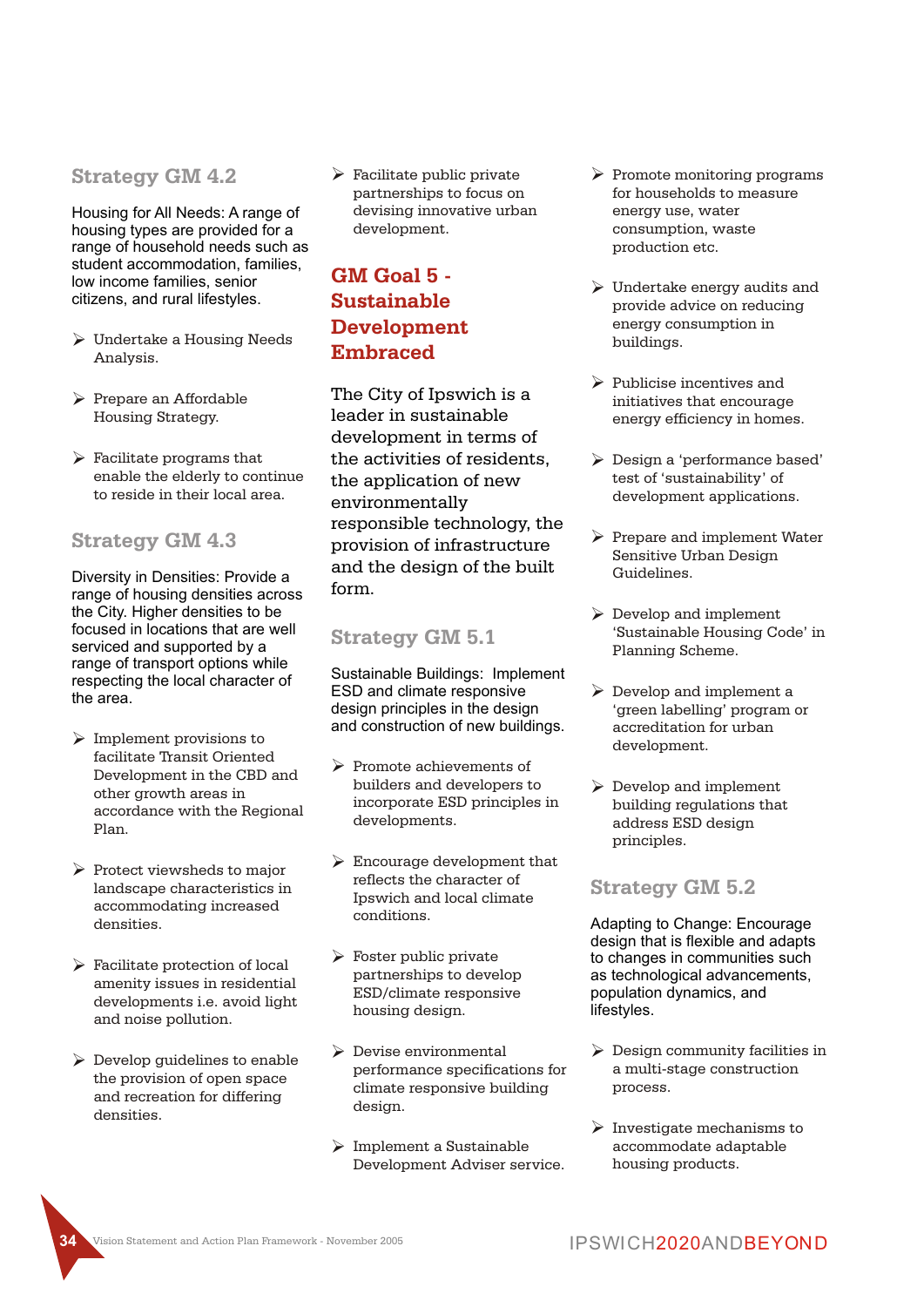# **GM Goal 6 -Protection of Cultural Heritage, Environmental, Landscape and Rural Values**

The City of Ipswich takes pride in protecting its key valuable features such as its scenic values, rural areas, environmental assets and cultural heritage.

### **Strategy GM 6.1**

**Protect Significant Cultural** Heritage: Ensure that significant cultural heritage values of Ipswich such as historical architecture, indigenous cultural features, historic landscapes, and remnants of the rail and mining industries are protected and maintained in a manner which reminds residents where their City has come from.

- $\triangleright$  Continue to protect culturally significant places through the Planning Scheme.
- $\triangleright$  Establish an integrated and holistic approach to indigenous land use agreements.
- $\triangleright$  Maintain heritage registers of significant local heritage buildings and features.
- $\triangleright$  Identify and implement mechanisms to protect key heritage precincts.

#### **Strategy GM 6.2**

Protect Landscape and Scenic Values: Maintain landscape and scenic values such as views to the D'Aguilar Ranges, Flinders Peak, White Rock-Spring Mountain, the Scenic Rim and vast rural landscapes for the benefit of the wider community.

- Ø Protect and develop elevated sites around the City as lookout points.
- $\triangleright$  Investigate opportunities to underground powerlines in visually prominent areas.
- Ø Protect crests of ranges and hillsides from inappropriate urban development and vegetation removal.
- Ø Implement Planning Scheme measures to protect key scenic features.
- Ø Require Visual Impact Assessments in applications for certain forms of development.

### **Strategy GM 6.3**

Protect Environmental Values: Ensure that the environmental attributes of the City are protected for biodiversity conservation and protection of the functions served by the environment such as clean air, fresh water, and amenity.

 $\triangleright$  Investigate and implement measures that encourage revegetation, no further loss of endangered or threatened species or significant vegetation communities and suitable public access to environmentally significant sites.

- $\triangleright$  Identify and implement design solutions for the protection of flora and fauna values in new developments.
- $\triangleright$  Identify and implement measures that incorporate environmental features in subdivisions.
- Ø Provide incentives to encourage residents and developers to invest in conserving habitats.
- $\blacktriangleright$  Identify and implement mechanisms that enable the retention of vegetation in existing urban areas.

### **Strategy GM 6.4**

Protect Rural Areas: Ensure that the rural areas throughout Ipswich are protected and available for appreciation by the broader Ipswich community and rural production.

- $\triangleright$  Continue to protect rural land through Planning Scheme and regional planning initiatives.
- $\triangleright$  Undertake a Rural Productivity Study.
- $\triangleright$  Implement a range of incentives to encourage sustainable farming techniques.